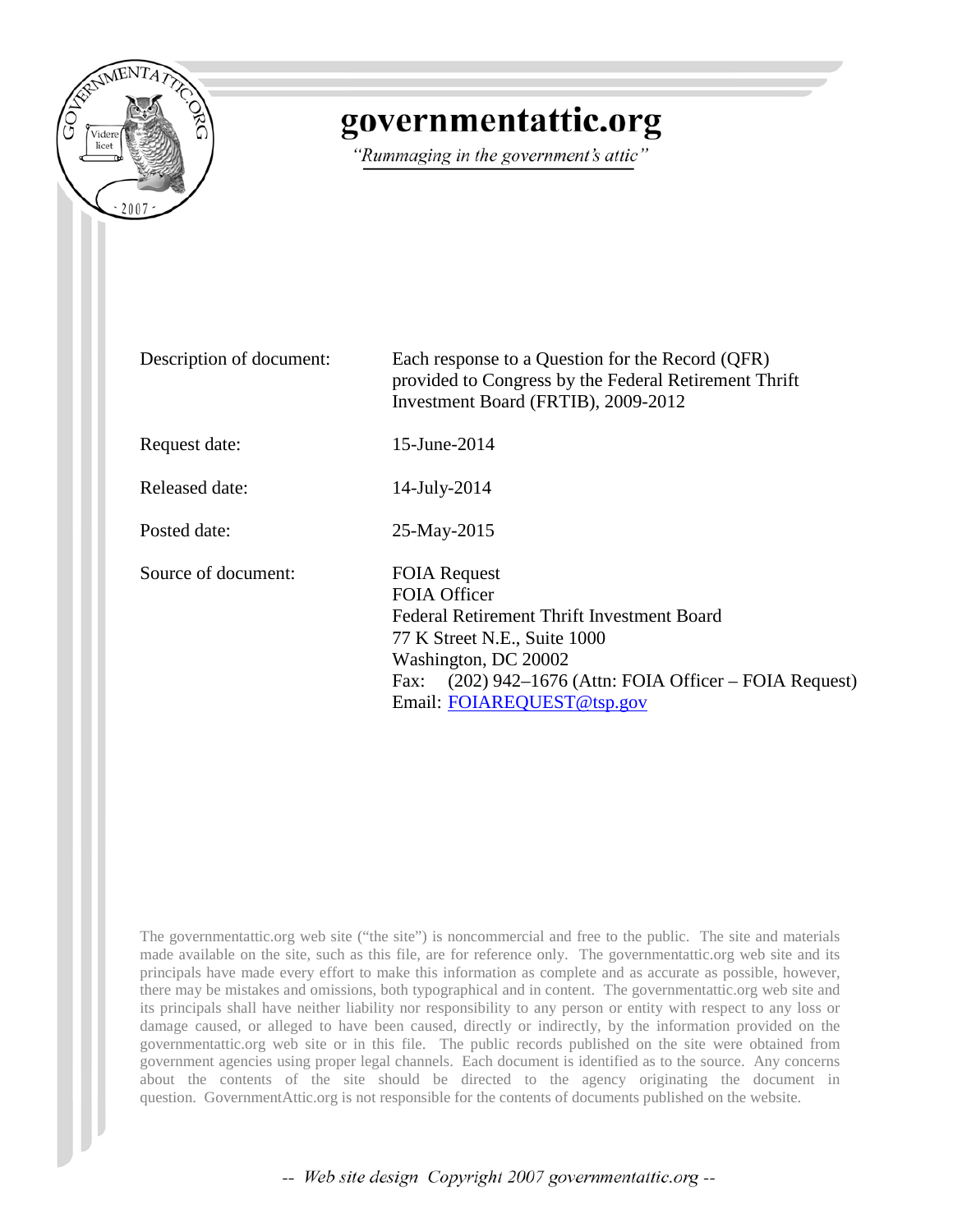

FOIA Log No. 14-TIB-20

July 14, 2014

I am responding to your June 15, 2014 letter in which you requested records from the Federal Retirement Thrift Investment Board ("FRTIB") under the Freedom of Information Act ("FOIA"), 5 U.S.C. § 552, as amended. The request and our response are set forth below:

## Request

A copy of each response to a Question for the Record (QFR) provided to Congress by the FRTIB since January 1, 2009.

## Response

Your request is granted. Attached you will find all QFR's for the timeframe you've requested.

You may appeal this decision to James B. Petrick, General Counsel, Federal Retirement Thrift Investment Board, 77 K St. NE, Washington, DC 20002. Your appeal must be received within 30 days of the date of this decision. See 5 C.F.R. § 1631.10.

If you have any questions regarding your FOIA request please provide us with identification number 14-TIB-20. I can be reached at FOIAREQUEST@tsp.gov or (202) 639-4424.

**Sincerely** 

Amanda Haas FOIA Officer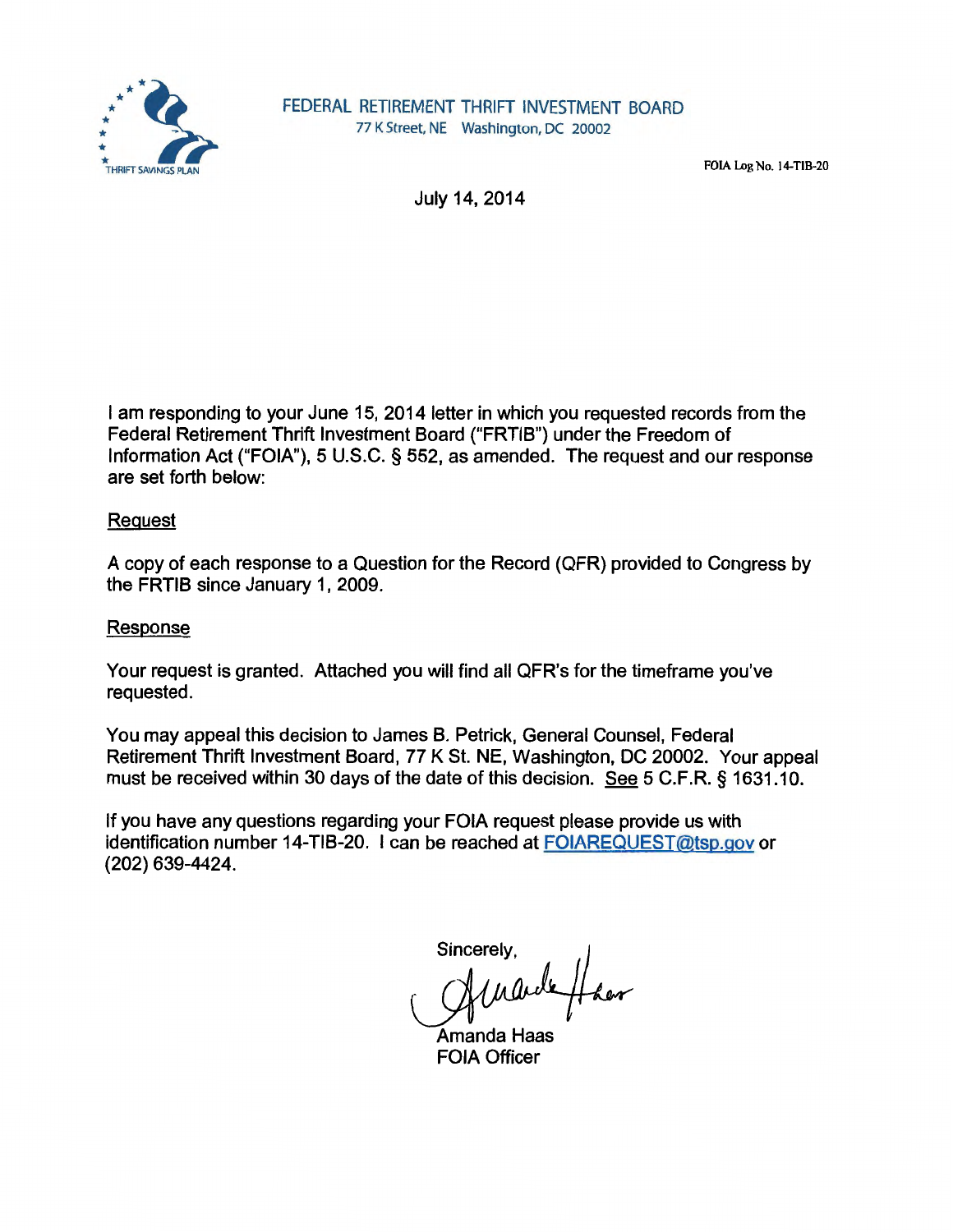#### ANSWERS TO QUESTIONS FOR THE RECORD FROM CHAIRMAN STEPHEN F. LYNCH AND RANKING MEMBER JASON CHAFFETZ MANAGING THE THRIFT SAVINGS PLAN TO THRIVE HOUSE COMMITTEE ON OVERSIGHT AND GOVERNMENTAL REFORM SUBCOMMITTEE ON THE FEDERAL WORKFORCE, POSTAL SERVICE, AND THE DISTRICT OF COLUMBIA NOVEMBER 3, 2009

Question 1. As of September 2009, 82% of FERS employees were contributing to the TSP. The passage of the Thrift Savings Plan Enhancement Act in June is expected to increase FERS participation owing to auto-enrollment and immediate agency contributions. Given the critical role played by the TSP for FERS employees, what other steps will the Board consider going forward to increase plan participation?

Answer: As discussed in our most recent Board meeting on November 16, 2009, the Agency has developed the enclosed pamphlet that will be mailed within the next two weeks to approximately 365,000 non-contributing TSP participants. The audience is those employees who are only receiving Agency Automatic (1%) Contributions. This population grew significantly under the immediate agency contributions provision of the Thrift Savings Plan Enhancement Act, which President Barack Obama signed on June 22, 2009. This targeted communication effort will encourage these participants to avoid "leaving money on the table" in the form of Agency Matching Contributions for which they are now eligible, thanks to the new legislation. The leaflet is also designed so that it can be used in future mailings. We are also in the final stages of developing the new "Investing in the TSP" DVD which will be available to participants directly through the TSP website. Although the primary purpose of the DVD is to educate participants about the TSP and its investment options, it does encourage active participation in the TSP.

With regard to the recently enacted TSP automatic enrollment provision, as explained in my testimony to the Subcommittee, the Agency expects to implement this provision next spring. In anticipation of this implementation, the Agency is designing communication materials to explain this new benefit. In addition to updating the Summary of the Thrift Savings Plan, the "Welcome to the TSP" letter to new participants, and our other basic materials, we are also contemplating a booklet that agency personnel offices may use to explain the automatic enrollment program to their employees. We will also include a discussion of the program in the "new participant" DVD we plan to produce next year. We will be pleased to share these materials with the Subcommittee when they are completed. We believe that the benefits of automatic enrollment, which have already been demonstrated in the private sector, will boost TSP participation and, more importantly, strengthen the retirement security of thousands of Federal employees by automatically providing them with the benefits Congress has authorized for them.

Finally, one goal of the TSP website redesign project is to enhance its appeal to younger Federal employees and uniformed service members. By doing so, we feel that they will be more engaged and, therefore, more inclined to contribute to their own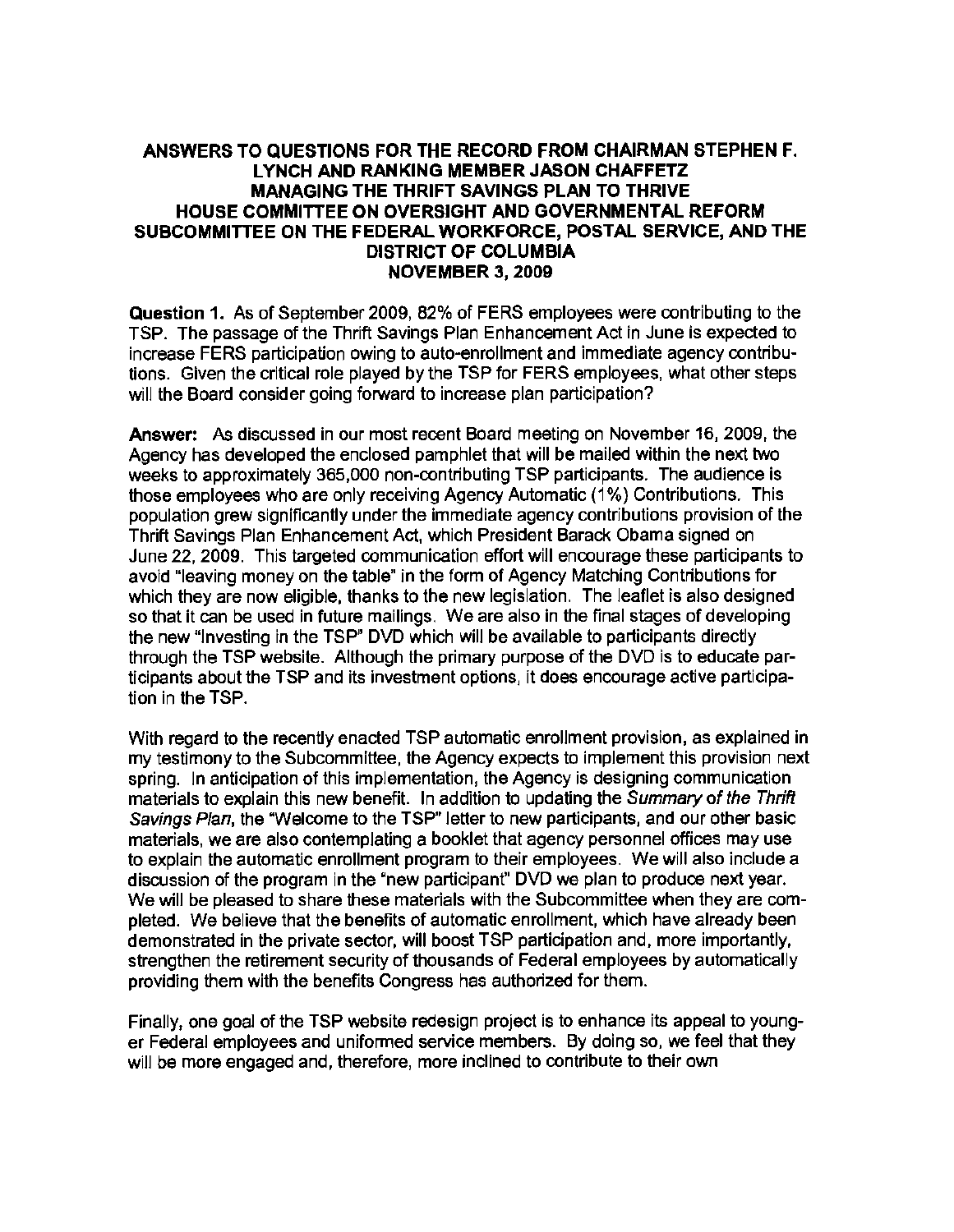retirement. We will be rolling out a beta site this month to allow a select number of participants to "test drive" the site and provide us with their feedback. We plan to deploy the updated website next year.

Question 2. Mr. Long, given the expanded role the Board and staff will most likely have to assume in response to some of the upgrades and recently enacted legislative changes to the plan, can you articulate any possible future human resources or staffing plans that the Board may have to pursue. Also, it would be good to hear how you and the agency determine whether a particular job should be carried out directly by a Federal employee or if a position or function is better contracted out?

Answer: The Agency has been, and I believe will remain, a small agency for the foreseeable future. Every year, the Agency assesses its staffing needs in light of the challenges it faces. We build these staffing needs into each annual budget, which is submitted simultaneously to the appropriate committees of the Congress (including the Committee on Oversight and Government Reform) and the Administration. Unlike other Federal agencies, the budget approved by the TSP fiduciaries is not subject to control by OMB. During the FY 2011 budget cycle, the total number of Agency employees will increase from 89 full-time (and 7 part-time) positions in FY 2009 to 103 full-time (and 7 part-time) positions. We have already expanded our communications and Web staff by one employee in conjunction with our website redesign.

With regard to the Agency's determination as to whether a particular activity should be carried out by a Federal employee or contracted out, the Agency's history is particularly instructive. Initially, the TSP's enabling legislation (the Federal Employees' Retirement System Act or FERSA) was signed into law in the summer of 1986 with a very short deadline for implementation.

A Request for Proposals (RFP) for record keeping services (which is our major expense) was not possible because of the time needed to develop, evaluate, award, and implement such a contract. Consequently, the Department of Agriculture's National Finance Center (NFC) was tasked with creating the initial record keeping system under an interagency agreement. Essential to this determination was NFC's familiarity with government payroll systems (as a consequence of its handing the payroll functions for a number of agencies) and its responsiveness to the deadline. The NFC designed and tested a record keeping system that allowed the TSP to be up and running by April 1987, when the first contributions were received and accounts established.

Notwithstanding this necessity, the Board expressed clear recognition that while it would include government-wide protocols (such as OMB Circular A-76) in its decision process, fiduciary responsibility would be the determining factor in final decisions. As explained in an October 20, 1986, letter from then-Board Chairman Roger Mehle to then-Senate Governmental Affairs Chairman Ted Stevens, the Board made clear its intention to all parties, including the NFC, that it would issue RFPs for the record keeping system and other services. The letter stated that the fiduciaries could not "foreswear. without violat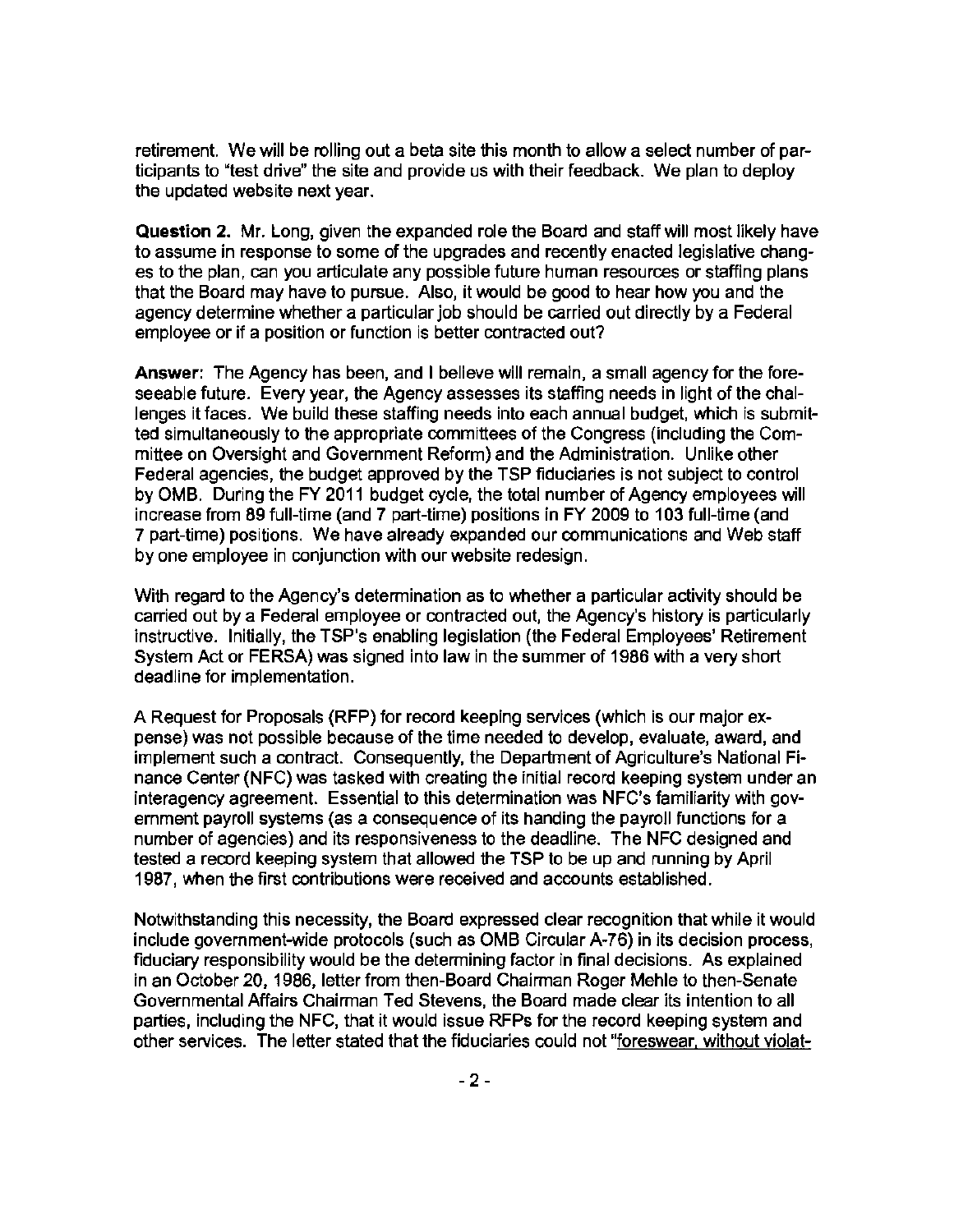inq its statutory fiduciary responsibility. any legal alternative for services to the Board that may serve Federal employees [and as of 2001, members of the uniformed services] best at least cost. (Emphasis added.)

The Agency has continued to procure competitive bids with a number of contractors for various services, including our two Call Centers, forms processing and other record keeping services. These contractors have maintained the high service standards set by the Agency while keeping costs low for the Plan's participants and beneficiaries.

Additionally, as appropriate, the Agency has also used the services of other Federal agencies. For instance, the U.S. Department of the Treasury (Treasury) serves as the TSP's pay agent. The Treasury provides this service to all Federal entities free of charge. Moreover, FERSA provided both the Office of Personnel Management (OPM) and the Agency with responsibility for employee education. The Congress recognized that the retirement counselors and human resource (HR) representatives at the Federal agencies were already providing benefit information to employees concerning defined benefit pensions, health benefits, and life insurance. The Congress thus sought to use the existing infrastructure to advise employees about the new benefits available through the TSP. We note that this arrangement comports with the practice of private sector defined contribution plans, where HR departments also serve as the primary contact point for plan participants.

The arrangement has worked well. The Agency has and continues to provide comprehensive training of these agency representatives (which is free of charge, except for travel and per diem in the event that an agency requests an Agency trainer to provide training at its work site). The Agency also augments the Federal agency HR infrastructure by providing briefings about the TSP to employees at their work sites.

Going forward, the Agency will, as appropriate, develop statements of work, determine the availability of services, and issue RFPs as required. If a service can be provided at high standards and competitive pricing, the Agency will select such bids irrespective of whether the work is performed by a Federal entity or the private sector. We are bound as fiduciaries and by statute to make our decisions solely in the interest of participants and their beneficiaries.

Question 3. With the news of Blackrock's purchase of Barclays Global Investors (BGI) in the upcoming fourth quarter of 2009, will this change have any impact on the TSP's passive management investment strategy going forward?

Answer: We expect no impact from Blackrock's purchase of BGI on the TSP's passive management investment strategy going forward. Blackrock is reportedly purchasing BGI because of BGl's expertise in managing index funds. Blackrock asserts that adding this expertise to its operations will strengthen and complement its business model. As a matter of due diligence, Board members, senior staff, and the Executive Director have personally met with Blackrock executives for detailed discussions regarding our continu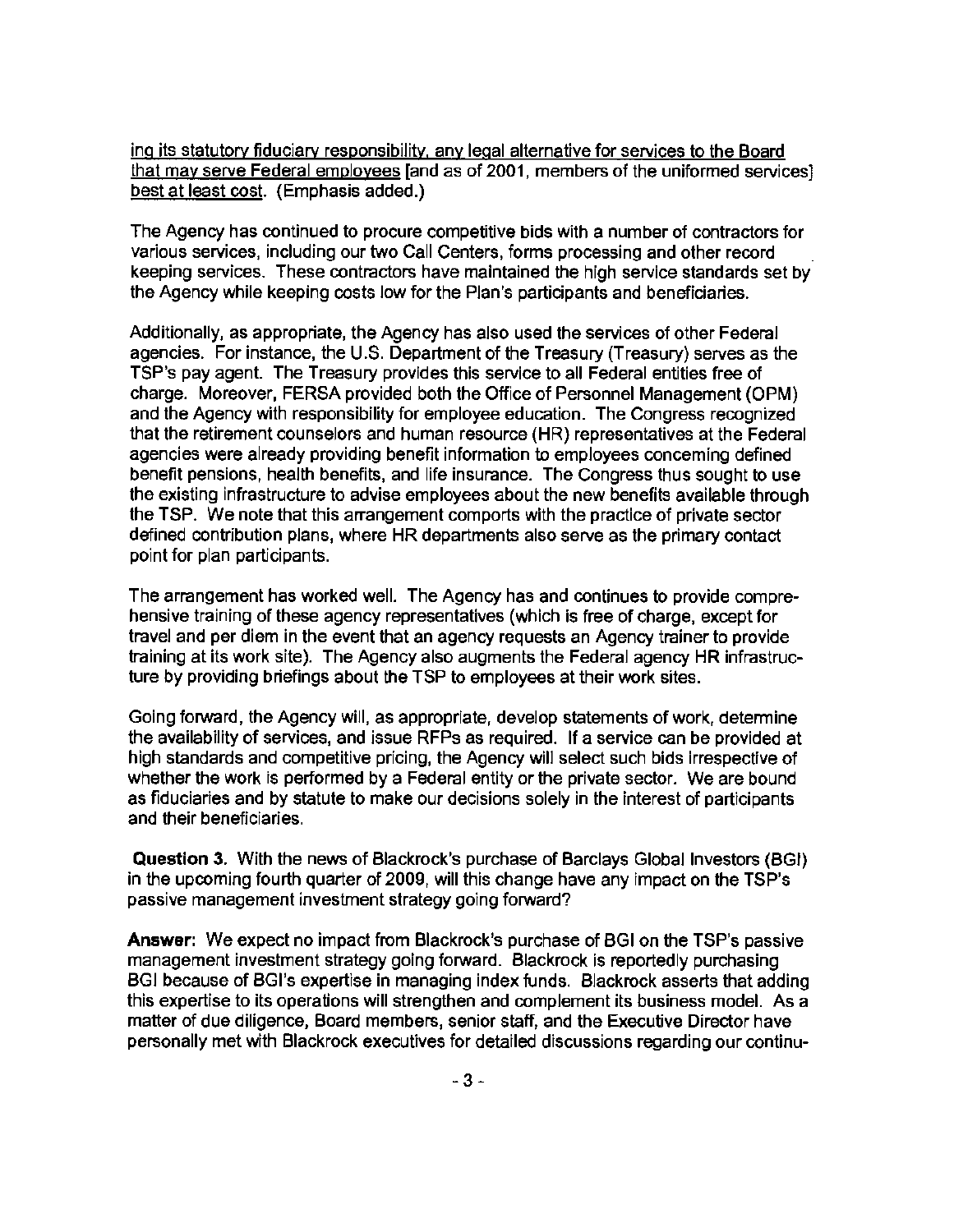ing expectations under our contract. Blackrock foresees no changes to BG l's operations nor to the principals who interface with the Board.

We further note that the TSP has successfully handled similar transitions in the past. The TSP's first asset manager, Wells Fargo, was purchased by Nikko Investments in the early 1990s. The successor asset manager, Wells Fargo Nikko Investments, was subsequently purchased by BGl. These events had no impact on the TSP's passive management investment strategy, and we expect the same in this instance.

### Question entered into the record by Ranking Member Jason Chaffetz:

Question 1: The Thrift Savings Plan is well-known for its very low administrative costs to participants, which in 2007 were about 15 cents for every \$1,000. The TSP is able to offer such low costs in part because it offers a limited range of investments, aggregated and executed centrally, to millions of participants, all of whose contributions are made through similar computerized payroll systems. However, there are other costs associated with the administration and operation of the TSP which are not expressed. For instance, the TSP's expenses are reduced by forfeitures of non-vested agency contributions and participant loan processing fees. The participant's employing agency also serves as a primary TSP contact point, while U.S. Treasury undertakes certain functions for the TSP without charge, including accounting for the government securities fund, cutting checks, and executing electronic fund transfers. Can you tell me in dollars how much of the administrative cost of the TSP is borne by the U.S. Treasury, the TSP participant's employing agency or entity, and any other entity which is not expressed in the TSP's basis-points analysis?

Answer: When I became Executive Director I learned that one of my predecessors had tried unsuccessfully to perform just such an analysis. Part of the difficulty in doing so is that various employers handle Plan expenses differently. Another difficulty is putting a value on a service which has not been competed in the marketplace. Consequently, I would respond to your question by examining the major cost centers in running a plan.

Under the FY 2010 budget recently approved by the Board, 76% of our budget will be consumed by record keeping expenses, including call centers and other operations serving participants. In my experience, these costs are routinely borne by the plan, and are the most significant administrative costs of running any plan.

A second major cost center, communications with Plan participants, is generally handled through the employer's HR activities. For the TSP, the Congress anticipated that this would be the case by establishing retirement counselors in the various employing agencies of government. 5 U.S.C. § 8350. However, we have also budgeted almost \$7 million in the upcoming year for direct communications with our participants and beneficiaries.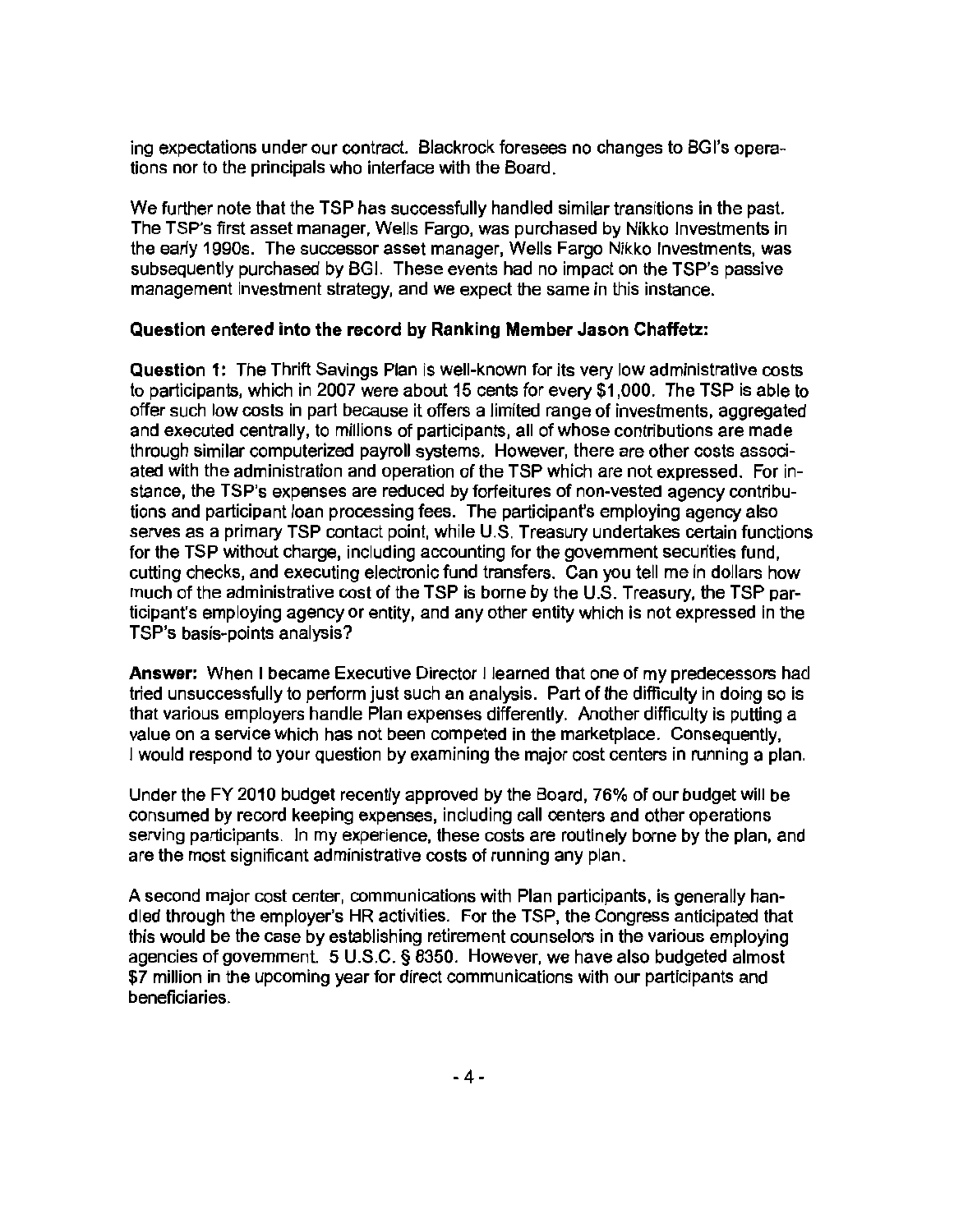A third major activity, collecting employee and employer contributions or loan repayments for investment or reinvestment in participant accounts, is normally handled via the employer's payroll system. This would be the case for 401(k) plans as well as the employing agencies of government.

Your question notes that the TSP charges a fee of \$50 for loan processing. When the Agency initiated this fee, it contacted various 401(k) plans and learned that fees in that price range were often required. Thus, we view this as another area where TSP and 401 (k) plans are very similar.

Your question also notes that the TSP's expenses are reduced by forfeitures of nonvested agency contributions and loan processing fees. Although some 401(k) plans also have forfeited funds, the existence of such forfeitures and their treatment is neither universal nor consistent in the 401(k) marketplace. Forfeitures to the TSP and loan fees in 2008 reduced expenses to participants by 2.46 basis points.

Your letter additionally notes that the TSP keeps investment costs low by limiting investment choices. We agree, and note that the low cost index funds we provide under our law are available to 401(k) plans, and many do offer them as well.

Finally, the TSP does clearly receive advantageous treatment from the U.S. Treasury for two major activities: as required by our statute, the Government Securities Investment Fund is directly invested with the Treasury. Further, the Treasury provides check writing services at no cost to the TSP or its participants. In the first instance, the services provided by Treasury in support of the G Fund are similar to those it provides in support of the Civil Service Retirement and Disability Fund and the Social Security Trust Fund. In the latter case, check writing services are provided free to all Federal agencies and thus do not constitute any "special treatment," except when comparing TSP expenses to the expenses borne by other similar plans.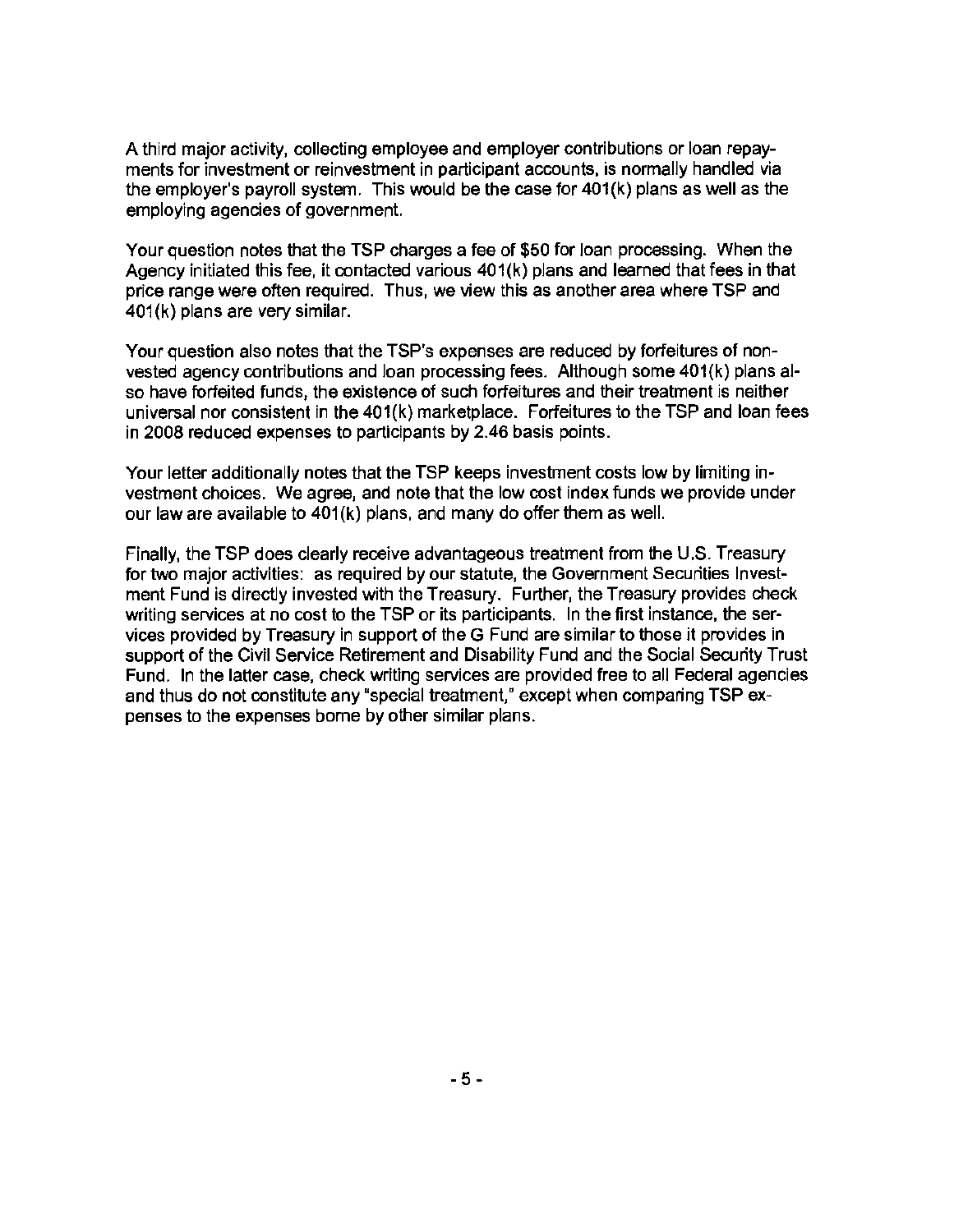#### Post-Hearing Questions for the Record Submitted to Mr. Greg Long Executive Director, Federal Retirement Thrift Investment Board From Senator Ron Johnson

#### "State of Federal Privacy and Data Security Law: Lagging Behind the Times?" July 31, 2012

1. Can you please explain DHS' role in assisting FRTIB with IT security policies and practices? What third-party providers do you rely on for IT security?

As required by FISMA, the FRTIB notified US-CERT within one hour of detennining that personally identifiable information had been accessed as a result of the cyber attack. US-CERT requested information, which we provided as it became available. During the incident response and breach notification process, we did not receive assistance from DHS.

We subsequently became aware that DHS was offering "Red Team"/"Blue Team" assistance to agencies. We have spoken with OHS in a very preliminary manner to determine what services DHS could provide to the FRTIB and will keep that resource in mind *as* we move forward with our Tiger Team review.

Operationally, we receive third-party IT security support from Serco and its subcontractors. Additionally, we have contracted with an independent company to provide consulting and program support assistance to the CISO and the Tiger Team. We will propose a budget request to continue and increase that independent support in FY13.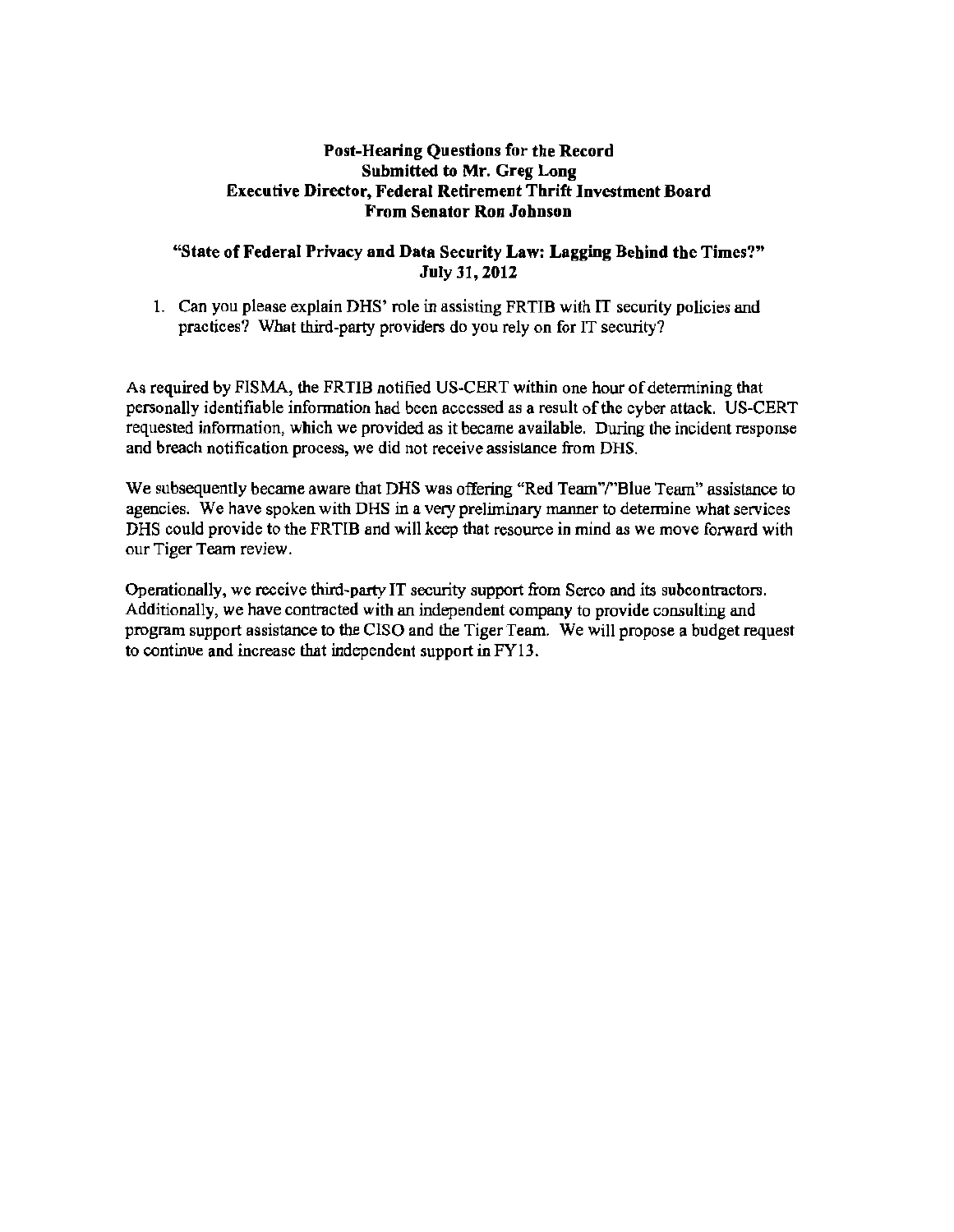#### Post-Hearing Questions for the Record Submitted to Mr. Greg Long Executive Director, Federal Retirement Thrift Investment Board From Senator Daniel Akaka

#### "State of Federal Privacy and Data Security Law: Lagging Behind the Times?" July 31, 2012

- 1. In 1999, the Office of Management and Budget directed agencies to identify a senior agency official responsible for information privacy issues. In 2008, the Government Accountability Office examined 12 large agencies and found that several of the senior privacy officials did not have oversight of all key privacy functions.
	- a. Please discuss the duties and authorities of the Federal Retirement Thrift Investment Board's (Board) designated privacy official.

The General Counsel of the FRTIB serves as the agency's designated privacy official. The General Counsel is responsible for overseeing the FRTIB's compliance with all applicable privacy requirements of the Privacy Act and the E-Govemment Act of 2002, as well as any other privacy initiatives that are deemed in the best interest of the Thrift Savings Plan's participants and beneficiaries. The General Counsel's responsibilities also include ensuring that the FRTIB's Systems of Record Notices and Privacy Act notices are up-to date, that the FRTIB performs Privacy Threshold Analyses and any required Privacy Impact Assessments, and that appropriate FRTIB staff and contractor staff are trained regarding privacy considerations.

> b. Please discuss how the Board ensures that the designated privacy official is able to adequately oversee all key privacy functions.

The Board has established a Privacy Act initiative, led by the General Counsel as the Agency's designated privacy official. In addition to representatives from the Office of General Counsel, the team is staffed with representatives from other offices involved in overseeing Agency records systems, including the information security office, the benefits office, the risk management office and the records office. This team will develop procedures for ensuring Privacy compliance throughout the Agency and its contracting staff. As part of this effort, the General Counsel will be hiring a new staff member to handle day-to-day Privacy Act functions, as well as a senior attorney who will be tasked with the oversight of Privacy Act compliance. Based upon the recommendations of the Privacy Act Team, additional steps and resources may be required.

> c. Please explain the circumstances, timing, and rationale for the recent transfer of privacy responsibilities from the Director of Administration to the General Counsel.

In the 2003-2004 timeframe, a decision was made by the prior Executive Director to reduce the size of the Federal employees working for the FRTIB. As a result, the number of employees actually on board went from slightly less than 100 to the mid-60s. As a result, the number of employees in the Office of Administration shrunk. During that period, the duties of the designated privacy official were shifted to the Office of General Counsel which has performed them since the transfer. While that transfer was not documented at the time, the current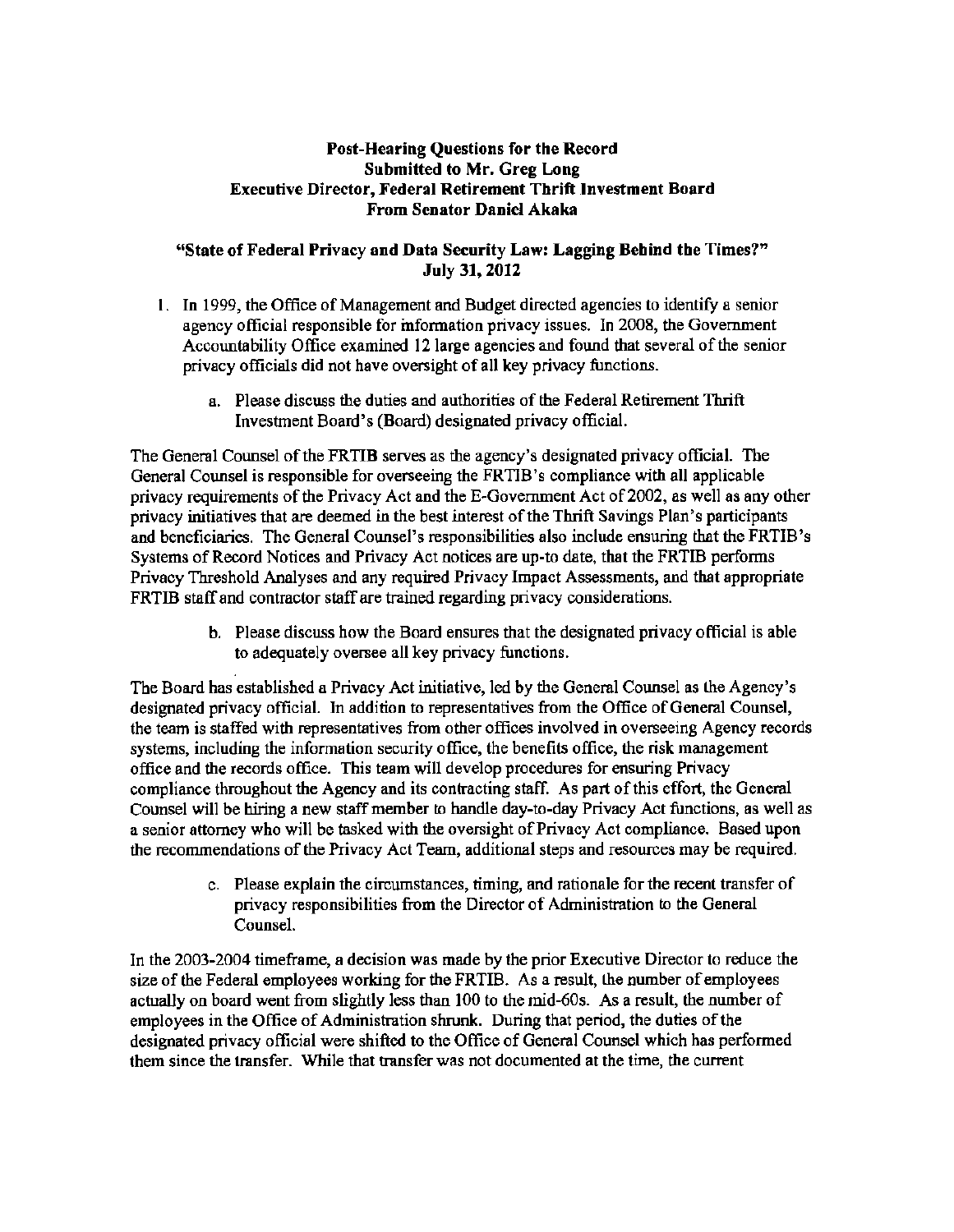Executive Director formally designated the General Counsel as the Board's designated privacy official on August 2, 2012.

- 2. The Board's May 25, 2012, breach notification letter alerted affected individuals that they are eligible for free credit monitoring. However, only approximately 16,000 people - or l3 percent - of those impacted have signed up.
	- a. What additional outreach, if any, has the Board made to encourage people to monitor their credit?

The FRTIB has not made additional outreach. There was wide coverage of the cyber attack in media, particularly media read by Federal employees and the uniformed services, and we believe people were adequately informed. To date, 20,934 affected individuals, or 17 percent, have enrolled in the credit monitoring, which exceeds industry standards of roughly 10 percent.

> b. Please explain whether the Board initiated or is planning to initiate any other follow-up assistance to those impacted by the data breach?

Please see answer to question 2a above.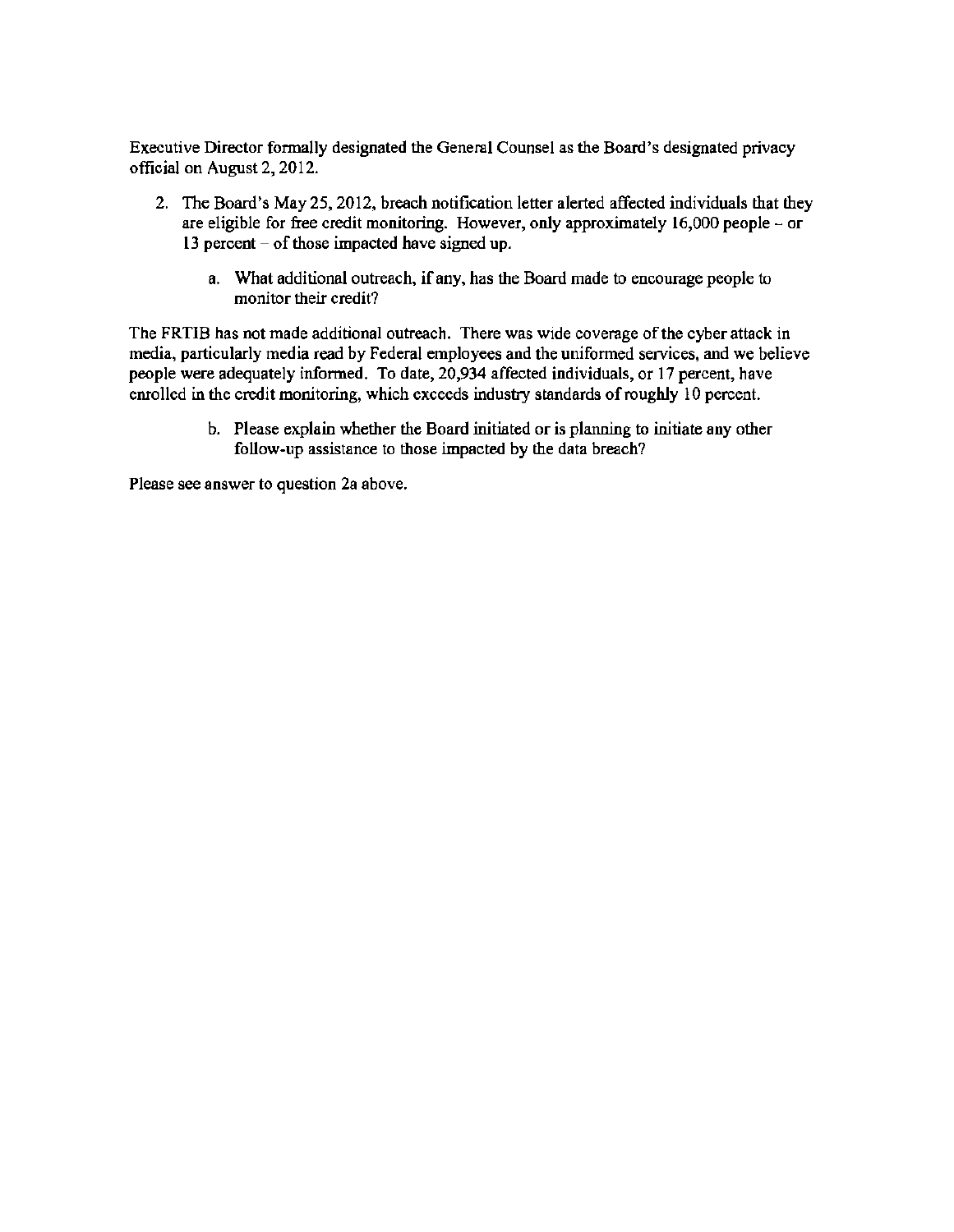#### Post-Hearing Questions for the Record Submitted to the Mr. Greg Long .Executive Director, Federal Retirement Thrift Investment Board From Senator Tom Carper

"State of Federal Privacy and Data Security Law: Lagging Behind the Times?" July 31, 2012

1. Many Americans were very troubled to learn about the data breach at the Thrift Savings Plan. While the breach occurred at one of your contractor sites, it still raises questions about your agency's cybersecurity efforts and your oversight of contractors. Audits produced by the Department of Labor and the Government Accountability Office highlight a number of cybersecurity gaps at the Federal Retirement Thrift Investment Board going back several years. Given the security vulnerabilities identified by the Department of Labor and others, why didn't the Federal Retirement Thrift Investment Board take more action to address the concerns raised in the audits? If the lack of resources was part of the reason, please explain any fiscal, operational, or administrative changes the Board is making or contemplating to remedy previous funding shortfalls in order to better meet its future IT security needs.

The past decade has been a time of dramatic expansion for the agency, in the number of participants, the dollars invested in the TSP, and the services provided to our participants and beneficiaries. This growth taxed the agency's ability to complete all that needed to be done.

While we have open IT and security audit recommendations from the Department of Labor, we have been keenly focused on upgrading our infrastructure and security across the past ten years. We have created new call centers, instituted a back up data center to ensure continuity of operations, updated our record keeping software, purchased a new mainframe, developed disaster recovery plans and testing for those recovery plans, mainframe, modernized the TSP network (including providing for full redundancy and high availability), initiated a virtual infrastructure, deployed a new www.tsp.gov website, and implemented test tools. These efforts speak to major IT or IT support activities that provided technical controls to improve our IT security posture, especially with respect to technical controls.

On September 24, 2012, I will present the Board with my budget request for FY2013. That budget will contain an increase in funds and staffing that will allow the FRTIB to make significant progress in addressing the open audit recommendations.

2. In your testimony, you outlined several steps you are now taking to enhance IT security for the Thrift Savings Plan. Please discuss how these enhancements meet the agency's obligations under the Federal Information Security Management Act. Please also describe any outstanding audit recommendation from the Department of Labor and your timeline for closing the recommendations.

The Agency is in the process of responding to a number of IT Security audit recommendations. Actions that we have taken in the past several months are responsive to the audit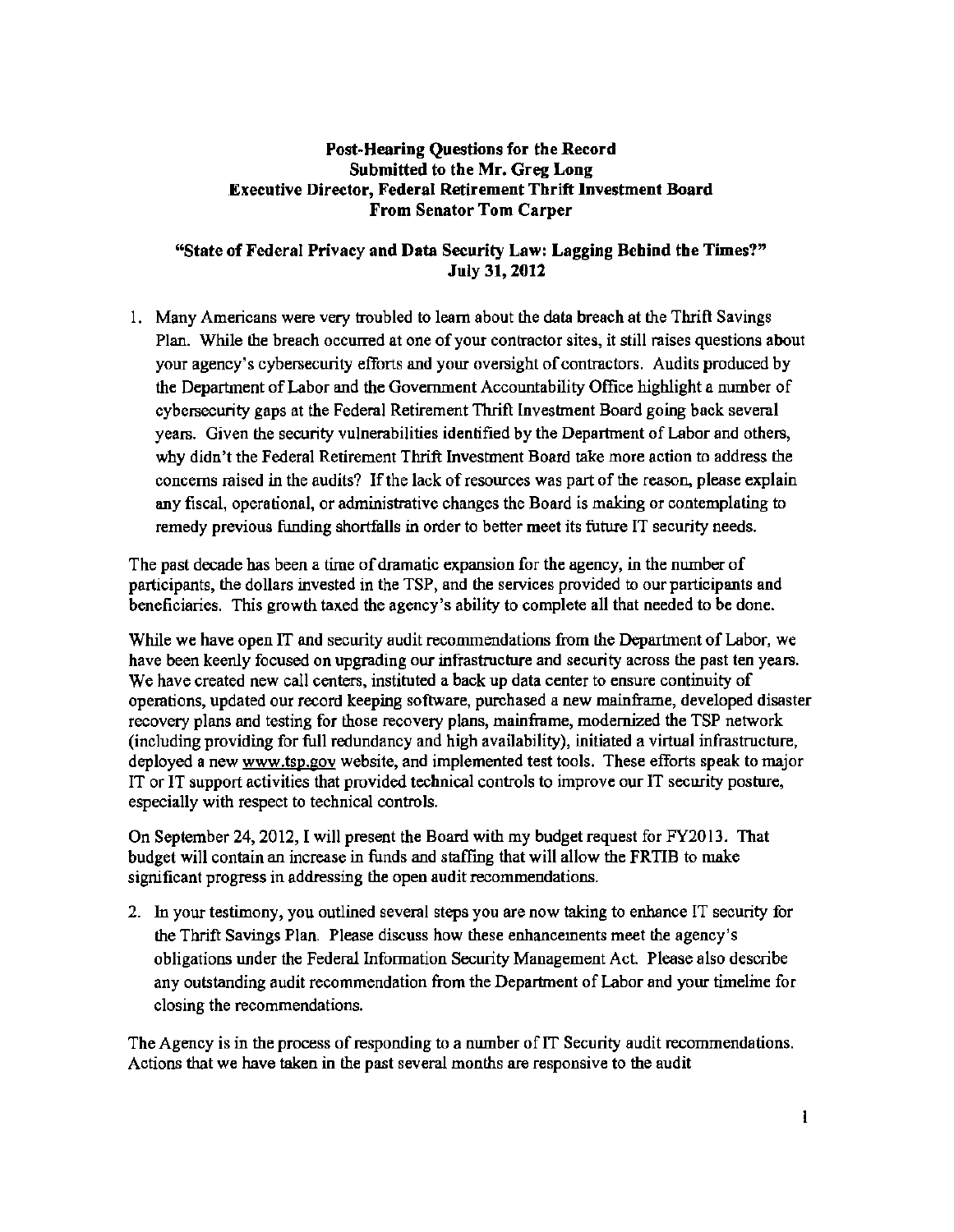recommendations and we plan to address several additional recommendations by the end of the year. We anticipate that the Department of Labor will be reviewing the status of these recommendations during their FY2013 IT security audits.

The audit recommendations can be classified in the following categories: governance of information systems, such as systems lifecycle, information security, and privacy.

Systems lifecycle: To address these findings, the Agency has implemented several significant efforts to improve its management of information systems:

- A Software Development Lifecycle policy for addressing software development management; and is working on a System Development Lifecycle approach to complement the Software methodology;
- A security lifecycle methodology (as part of the Enterprise Information System Risk Management program), which will be integrated with the Systems and Software Development Lifecycle methodologies;
- A project management framework, which was used on several recent major projects, including the implementation of the Roth feature; and
- A Request for Proposal (RFP) for our record keeping contractor will be issued by the end of December 2012, which will include performance and security requirements. The new contract is expected to be awarded by the end of FY2013.

Information Security: A key milestone in resolving these findings occurred in September of 2011 when I approved an Agency Directive establishing the Enterprise Information System Risk Management (EISRM) program that provides a framework for the Agency to manage risk associated with information systems. On June 29, 2012, I approved eighteen constituent control family policies, derived from NIST Special Publication 800-53rev3, which establish the requirements of the program. We are now moving to implement the processes that will ensure compliance with these policies.

Privacy: The EISRM addresses the proper security categorization of information and information systems and the proper handling of PII. The Agency issued a breach notification plan in June of2012. The Agency has a team in place to focus on conducting Privacy Impact Assessments (PIAs).

3. What near and long-term steps are you taking to improve the IT security requirements in your contracts and to strengthen your oversight of the contractors that manage the Thrift Savings Plan?

The FRTIB is enhancing the IT security clauses in its contracts, as the contracts come up for rebid or renewal. We are adding more detail regarding data breach requirements, as well provisions relating to security audits, personnel security (screening and rescreening), security and privacy training requirements, and integration of specific FISMA and Privacy Act requirements.